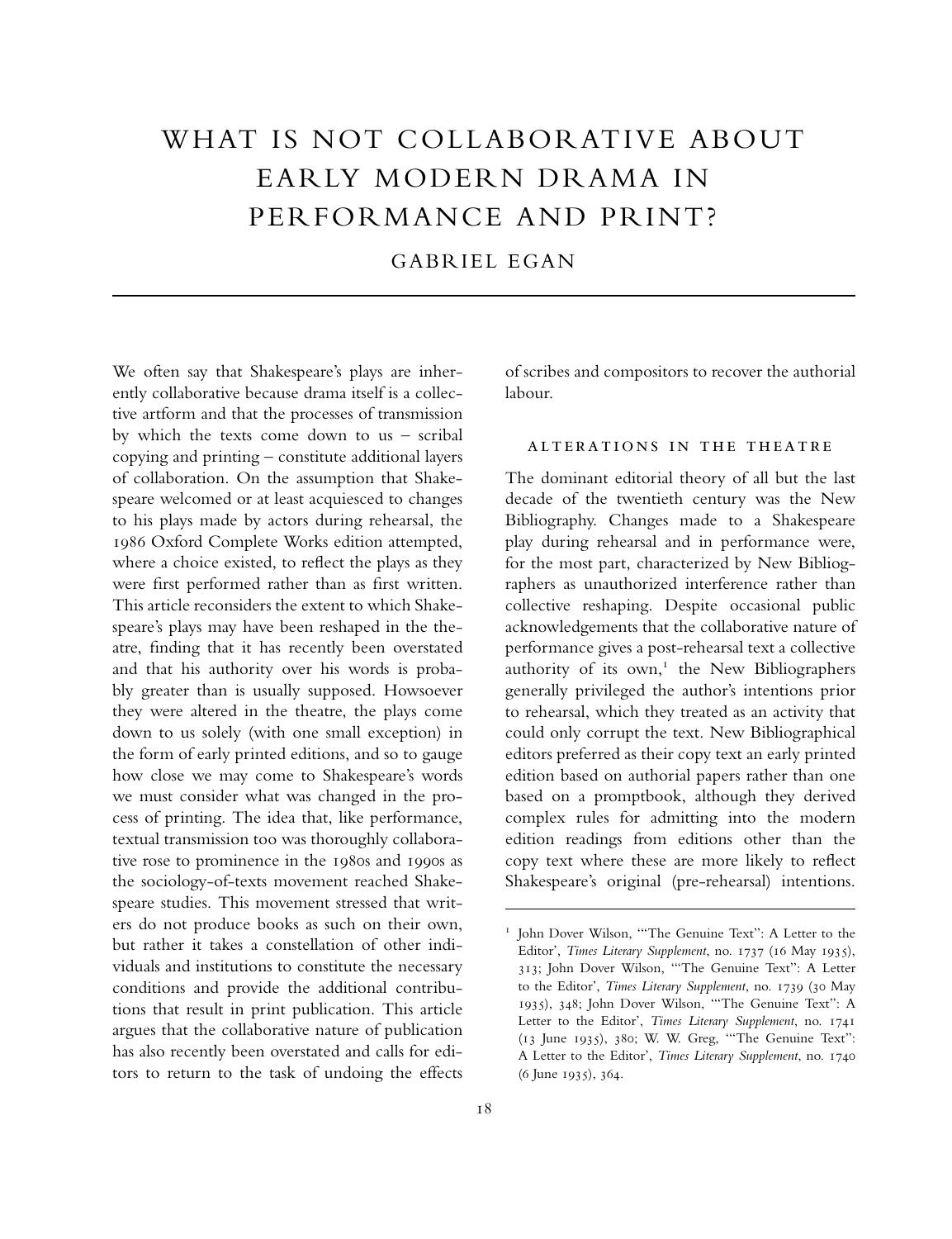In his *Prolegomena for the Oxford Shakespeare*, however, R. B. McKerrow frankly acknowledged the editorial consequences of the changes to Shakespeare's scripts in the theatre:

Such alterations may have been made by the author himself or, if he was not available, they may have been made by others. He may, or may not, have regarded them as improvements: he probably merely accepted them as necessary changes, and it is quite likely that he never bothered about whether they introduced inconsistencies into what was originally conceived as a consistent whole. We must not expect to find a definitive text in the sense in which the published version of the plays of a modern dramatist is definitive.<sup>2</sup>

It remained editorially respectable, however, to treat the theatre as a wholly corrupting influence. A notorious late example is Philip Edwards's 'At this point what one can only call degeneration began, and . . . the nearer we get to the stage, the further we are getting from Shakespeare.'<sup>3</sup> At the same time as Edwards was making this assertion, Mc-Kerrow's successor as editor of the proposed Oxford Shakespeare, Stanley Wells, was finalizing his adaptation of New Bibliography to accommodate the increasing respect that theatrical practice was being afforded within Shakespeare studies.<sup>4</sup> Wells saw promptbook-derived early printed editions as having their own authority and, when choosing the moment for a 'snapshot' of a play to be represented in the modern edition, $5$  his 'new' New Bibliography favoured – where there was a choice to be made – the script not as it left Shakespeare's hand but as it was first performed. Wells's adaptation of New Bibliography took the accommodation of editorial theory to theatrical concerns about as far as it reasonably ought to go.

The acknowledgement that a Shakespeare script was subject to authorized change has, in the years since the Oxford Shakespeare of 1986, been exaggerated into a claim that it was forever in motion. In Tiffany Stern's model of theatrical production, the place of the single authorized manuscript of the play has been taken by a play decomposed not only into actors' parts, but also songs (written out separately to be sent off to a composer for setting to music), prologues and epilogues (held on separate manuscripts and reused for different plays), and property documents such as letters to be read aloud during a performance.<sup>6</sup> All these documents were also 'the play', yet they circulated beyond the bounds of the authorized manuscript. The result is that we must consider a play not as a unified and coherent original creation but rather as a patch-work compilation forever being reworked into new patterns of combination:

The suggestion then is that a play is a collection of fragments taken from elsewhere and loosely held together . . . there was something 'patch-like' in the very way a play was written in the first place . . . the very method of creating the play seems to be, somehow, 'patchy' . . . There was a sense at the time that plays were not whole art-works in the way that poems were. Plays had the bit, the fragment, the patch in their very natures.<sup>7</sup>

Stern's method '"deconstructs" the text along certain lines and then, up to a certain point, "de-authors" it'.<sup>8</sup> The widespread appeal of Stern's approach lies in its apparent reconciliation of theatre-historical materials with a criticaltheoretical disposition towards postmodernism. That is to say, a broad spectrum of Shakespearians feel a desire – perhaps not fully consciously – for what she says to be true because it appeals to current orthodoxies in English studies that arose in Anglo-American literary criticism with the dissemination and wide acceptance of high French theory from the late 1960s.

- <sup>5</sup> Stanley Wells, 'Editing Shakespeare', *Times Literary Supplement*, no. 4268 (18 January 1985), 63.
- <sup>6</sup> Tiffany Stern, *Documents of Performance in Early Modern England* (Cambridge, 2009).
- <sup>7</sup> Tiffany Stern, 'Re-patching the Play', in *From Script to Stage in Early Modern England*, ed. Peter Holland and Stephen Orgel, *Redefining British Theatre History* (Basingstoke, 2004), pp. 151– 77, pp. 154–5.
- <sup>8</sup> Stern, 'Re-patching the Play', p. 171.

<sup>2</sup> R. B. McKerrow, *Prolegomena for the Oxford Shakespeare: A Study in Editorial Method* (Oxford, 1939), p. 6.

<sup>3</sup> William Shakespeare, *Hamlet*, ed. Philip Edwards, New Cambridge Shakespeare (Cambridge, 1985), p. 32.

<sup>4</sup> Gabriel Egan, *The Struggle for Shakespeare's Text: Twentiethcentury Editorial Theory and Practice* (Cambridge, 2010), pp. 167–89.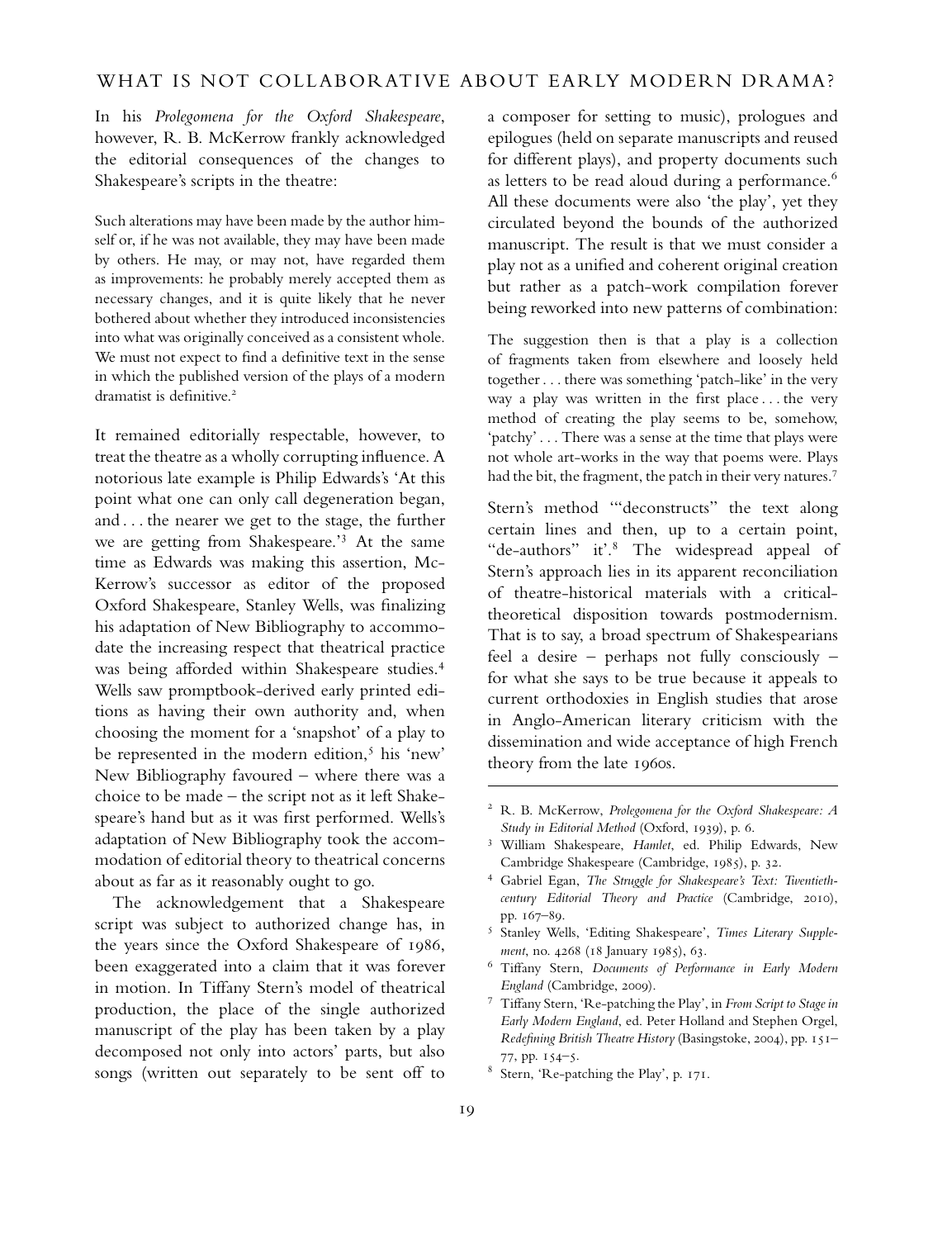In Stern's model, the dispersal of authorial authority was not merely conceptual but was physically embodied in dispersed pieces of paper. Unfortunately for this model, the hard evidence of early modern play licensing points in precisely the opposite direction. To be approved the play had to be presented to the state censor as a single, complete manuscript. Scripts were occasionally revised, but not routinely and seldom more than once, and revision required the script again to take a unified, singular form in order to be reassessed by the censor for a substantial fee, as we shall see. Before we explore the revision of scripts for revival, it is worth considering just how much freedom to revise was built into the parts-based system of lines-learning and preparation for first performance. We might suppose that the singularity and fixedness of the licensed script was merely a convenient fiction that the Master of the Revels and the playing companies shared in order to satisfy the official rules on theatrical regulation while proceeding with their prime objective of extracting wealth from the new industry. After all, would not actors be likely to depart from the official script whenever they saw need? Not all the evidence that has been adduced on this topic is strictly relevant, because then as now the word 'part' meant not only the document but also the human personality created by an actor, as when Shakespeare's Antonio metatheatrically calls the world a stage 'where every man must play a part' and his 'a sad one' (*The Merchant of Venice*, 1.1.78–9). With little direct evidence to go on, Stern treats every reference to a play's parts as gestures towards the physical documents and creates the impression that these were highly fluid documents that need not be closely tied to the licensed script.

Yet, sometimes 'parts' simply does mean just the portions of a whole. In April 1613 the dramatist Robert Daborne was contracted by Henslowe to write a play called *Machiavel and the Devil* (Dulwich College Manuscripts 1 Article 70)<sup>9</sup> and thereafter he began sending Henslowe bits of it as he completed them. On 25 June Daborne wrote to Henslowe 'for thear good & myn own J have took extraordynary payns w<sup>th</sup> the end  $\&$  altered one

other scean in the third act which they have now in parts' (Dulwich College Manuscripts 1 Article  $81$ ).<sup>10</sup> Assuming that the third act is the object of 'which they have', what does Daborne mean by the actors having it 'in parts'? Stern reads this as meaning that the actors had divided the portions of the play they received into cuescripts (another name for actors' parts) and begun learning them.<sup>11</sup> Even when read in isolation this letter makes that interpretation unlikely since, as Daborne indicates, he was still making alterations while composing fresh material and he had not completed the play. It would be tiresome indeed to learn a play while it was still being written and altered. The matter is established beyond doubt and against Stern's interpretation by looking at earlier letters in which Daborne makes clear that upon completion he wanted Henslowe and Alleyn to hear him read the whole play before giving a reading to the players who would decide whether to accept it (Dulwich College Manuscripts 1 Articles  $74, 75$ .<sup>12</sup> No playing company that was efficiently run would have its members learn the parts for a play before it had been collectively agreed to purchase the script and mount a production.

Just when did the actors start to learn their parts? Learning them before the censor had given a performance licence would be risky, since the licence might be refused or made upon condition of extensive cuts or alterations. Yet in a letter to Edward Knight, scribe to the King's Men, Master of the Revels Herbert seems to imply that parts were made before licensing:

Mr. Knight, In many things you have saved mee labour; yet wher your judgment or penn fayld you, I have made boulde to use mine. Purge ther parts, as I have the booke. And I hope every hearer and player will thinke that I

<sup>9</sup> W. W. Greg, ed., *Henslowe Papers: Being Documents Supplementary to Henslowe's Diary* (London, 1907), pp. 67–8.

<sup>10</sup> Greg, ed., *Henslowe Papers: Being Documents Supplementary to Henslowe's Diary*, p. 73.

<sup>11</sup> Simon Palfrey and Tiffany Stern, *Shakespeare in Parts* (Oxford, 2007), pp. 61–2.

<sup>12</sup> Greg, ed., *Henslowe Papers: Being Documents Supplementary to Henslowe's Diary*, pp. 69, 70.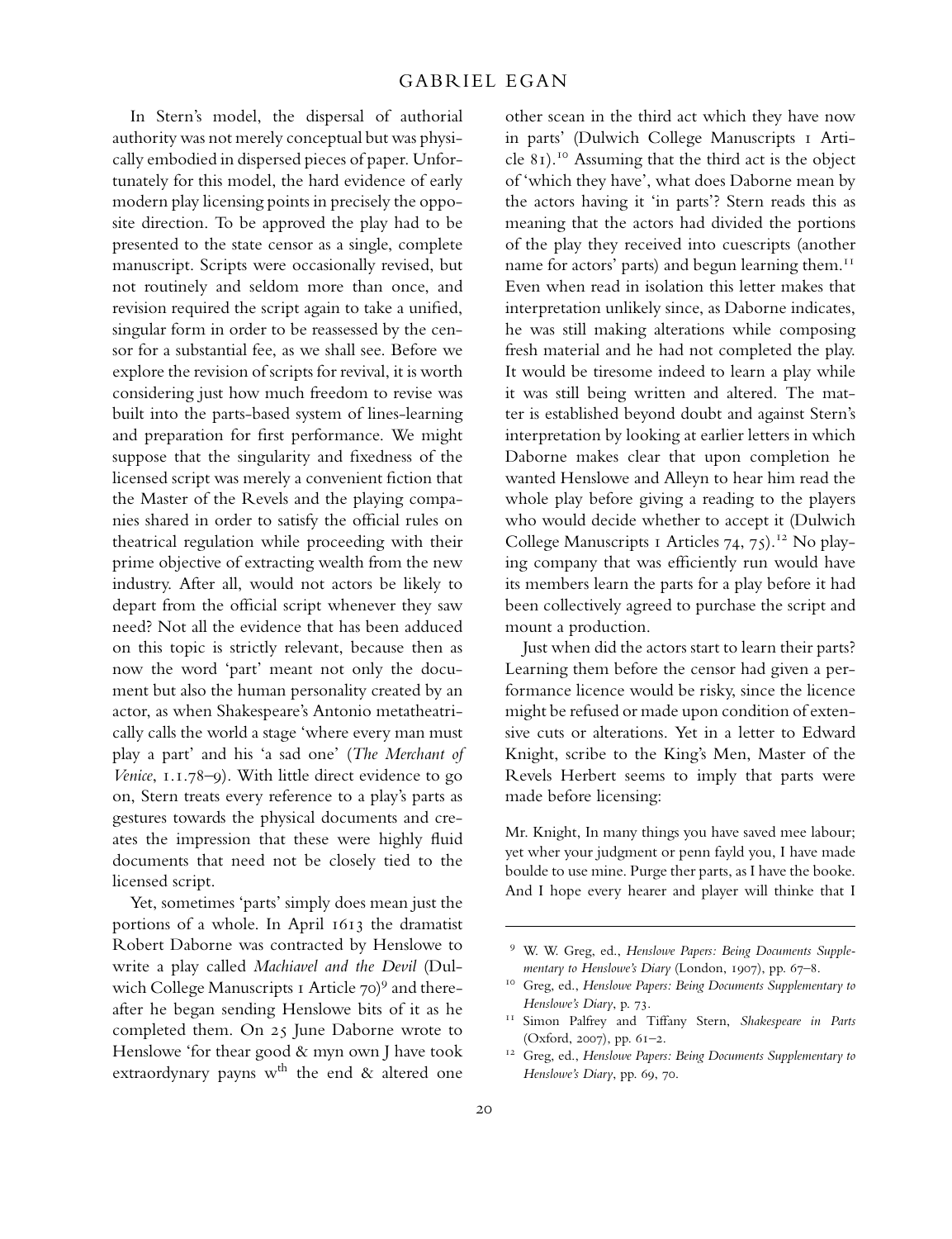have done God good servise, and the quality no wronge; who hath no greater enemies than oaths, prophaness, and publique ribaldry, wh<sup>ch</sup> for the future I doe absolutely forbid to bee presented unto mee in any playbooke, as you will answer it at your perill. 21 Octob. 1633. 13

Stern reads this as indicating that for a new play the actors might start learning the parts before the Master of the Revels has given his verdict on it.<sup>14</sup> That is not at all what is going on here. The preceding notes in Herbert's office book show that the play in question is John Fletcher's *The Woman's Prize, or the Tamer Tamed*, a sequel to Shakespeare's *The Taming of the Shrew*. It was first performed in 1611 and the King's Men revived it in 1633 without asking Herbert to look over the old book and give it a new licence. Hearing that it contained 'foule and offensive matters' Herbert suppressed the performance and demanded the promptbook, censored it and sent word that in future revivals must be licensed as well as new plays.<sup>15</sup> In such cases, 'The players ought not to study their parts till I have allowed of the booke', wrote Herbert.<sup>16</sup> Because the King's Men were reviving a play first performed 22 years earlier, the parts were already in existence. Herbert was warning the players not to learn their parts for a revival of an old play until he had read and relicensed the book, and this tells us nothing about what happened with new plays. Yet this piece of evidence is frequently misused to suggest that for new plays the actors might start to learn their parts before the script was licensed. We just do not know if they did, and there are obvious reasons why they should not have.

We usually assume that it was the playing company that took a newly purchased script to the Master of the Revels for licensing, but in the one firm case for which there is evidence the script was already licensed at the moment it was purchased. The details of this case strengthen our reasons for assuming that revision after licensing was firmly forbidden.<sup>17</sup> Early in 1603, a play by George Chapman called *The Old Joiner of Aldgate*, now lost, was performed by the boy actors at the St Paul's playhouse and it got its dramatist into trouble.<sup>18</sup> The story was a lightly disguised version of an

ongoing legal struggle between the father of the heiress Agnes Howe and various suitors hoping to marry her. Several of the parties represented in the play were offended by the satire and accused one another of having had a hand its production. The matter got to the Star Chamber court, where Chapman admitted writing the play but insisted it was all his own invention and that no-one had given him a particular plot to follow.<sup>19</sup> Thomas Woodford, who bought the play on behalf of the boys' company, deposed that 'he bought one playe booke of . . . George Chapman beinge Lycencede by the Mr of our Layte Soueringe Lady the quenes maiestyes Revels he not knowing that yt touchede any person lyvinge'.<sup>20</sup> This phrasing makes it plain that the script was already licensed at the point of purchase, so Chapman himself or his agent must have taken the play to Edmund Tilney to get it endorsed.

Chapman was asked under oath if he altered the play after it was licensed and he flatly denied doing so. Since the play was intended to mock several well-known Londoners, including Doctor John Milward the Preacher at Christ Church, Greyfriars, it would have been safest to submit an innocuous script to Tilney and then to introduce or amplify the satire by revision before performance. At least, that would have been the safest thing to do if, as Stern believes, alterations between licensing and performance were not uncommon and were tacitly permitted. Chapman's denial that this was done for *The Old Joiner of Aldgate* was echoed by the man

<sup>13</sup> N. W. Bawcutt, ed., *The Control and Censorship of Caroline Drama: The Records of Sir Henry Herbert, Master of the Revels 1623–73* (Oxford, 1996), p. 183.

<sup>14</sup> Tiffany Stern, *Rehearsal from Shakespeare to Sheridan* (Oxford, 2000), pp. 63–4; Tiffany Stern, *Making Shakespeare: From Stage to Page*, Accents on Shakespeare (London, 2004), p. 145; Palfrey and Stern, *Shakespeare in Parts*, p. 61.

<sup>&</sup>lt;sup>15</sup> Bawcutt, ed., *Control and Censorship of Caroline Drama*, p. 182.

<sup>16</sup> Bawcutt, ed., *Control and Censorship of Caroline Drama*, p. 183.

<sup>&</sup>lt;sup>17</sup> I am indebted to the anonymous reader of an earlier version of this article for pointing me towards this case.

<sup>18</sup> C. J. Sisson, *Lost Plays of Shakespeare's Age* (Cambridge, 1936), pp. 12–79.

<sup>19</sup> Sisson, *Lost Plays of Shakespeare's Age*, pp. 60–2.

<sup>20</sup> Sisson, *Lost Plays of Shakespeare's Age*, p. 62.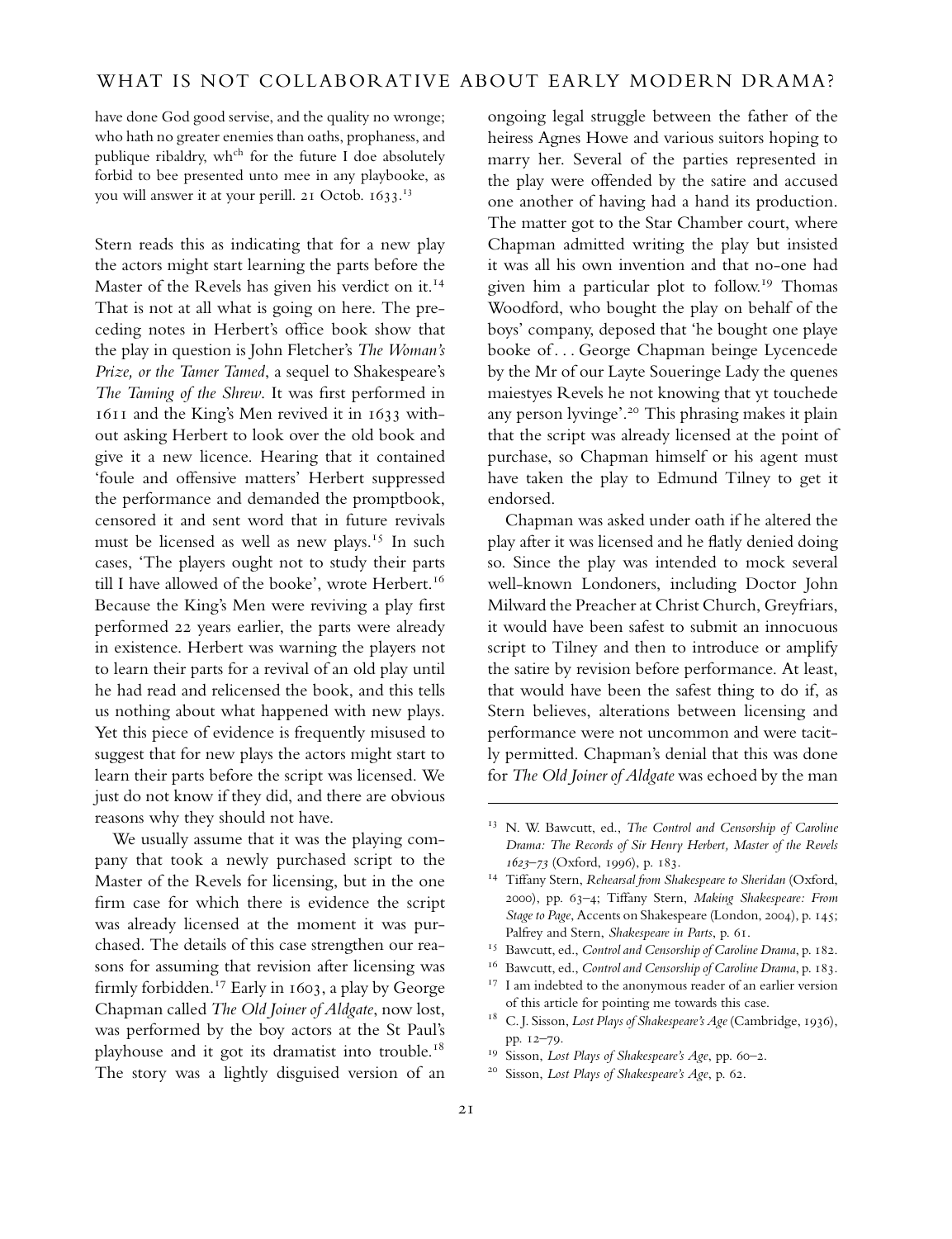accused of commissioning it, John Flaskett, one of Agnes's thwarted suitors. Under oath, he likewise flatly denied the suggestion that after witnessing the first performance he made recommendations for the play's revision.<sup>21</sup> We might be tempted to treat Chapman's and Flaskett's denials with what has become known as the Rice-Davies Response: 'they would, wouldn't they?'<sup>22</sup> Yet if we suspect that they were lying and that the play was in fact revised after licensing, then the vehement denial of this by Chapman and Flaskett – who were prepared to perjure themselves on this point – itself constitutes strong evidence that such revision was not tacitly accepted as a routine part of the theatrical process. The licensed script really was supposed to govern what got performed.

In a study of the various kinds of revision that might be undertaken, Eric Rasmussen noted that: 'Along with adding new material to a finished script before the first production, playwrights might write additions for later revivals (see Knutson, 'Henslowe's').'<sup>23</sup> Where the reviser(s) was/were not the original dramatist(s), revision for revival would add a further layer of collaboration to the play. Rasmussen discussed some famous examples, but the essay by Roslyn L. Knutson that he here cited had itself concluded from the evidence in Henslowe's Diary covering the period 1592–1603 that what he described was rare: 'revision for the occasion of revival was neither commonplace nor economically necessary' and 'under normal circumstances companies did not pay for revisions of old playbooks'.<sup>24</sup> In a classic work on Shakespearian revision, John Kerrigan argued that we can tell authorial changes from non-authorial ones because the former tend to be 'small additions, small cuts and indifferent word substitutions' as well as larger changes, while authors revising another's work tend to insert or remove sizeable sections of text without touching the surrounding material.<sup>25</sup> Rasmussen denied this distinction in different revisers' interventions and he overstated the general prevalence of revision, ignoring an important reason to limit it. Revision was costly because it entailed a fee for relicensing.

With the zeal of a new appointee, Master of the Revels Henry Herbert established, upon taking up his post, that plays licensed by his predecessors would need relicensing for revival under his tenure and that he would do the work for free. On 19 August 1623 he recorded in his office book the relicensing of 'An ould play', now lost, called *The Peaceable King, or the Lord Mendall* (previously allowed by George Buc)' & because  $\lt$ itt was free from adition> or reformation I tooke no fee', and another 'olde play', Shakespeare's *The Winter's Tale* (also previously allowed by Buc), for which 'the allowed book was missinge' but 'on Mr. Hemmings his worde that there was nothing profane added or reformed' Herbert relicensed it and 'returned it without a fee'.<sup>26</sup> On 21 August 1623 Herbert took no fee for relicensing 'An Old Play', Thomas Dekker's *Match Me in London*, first performed *c*.1611–*c*.1613 and formerly allowed by Buc, presumably because it was unaltered.<sup>27</sup> On 7 July 1624 Herbert took ten shillings for relicensing Dekker and Massinger's *The Virgin Martyr*, performed in 1620, with an additional scene and he took the same amount on 13 May 1629 for relicensing an unnamed old play with 'a new act'.<sup>28</sup> Herbert appears to have charged ten shillings for relicensing revised plays until the 1630s when the fee jumped to  $\int$ , I.

<sup>21</sup> Sisson, *Lost Plays of Shakespeare's Age*, p. 68.

<sup>22</sup> Elizabeth Knowles, *Oxford Dictionary of Quotations*, 7th edn (Oxford, 2009), RICE 660:3.

<sup>23</sup> Eric Rasmussen, 'The Revision of Scripts', in *A New History of Early English Drama*, ed. John D. Cox and David Scott Kastan (New York, 1997), pp. 441–60, p. 448.

<sup>24</sup> Roslyn L. Knutson, 'Henslowe's Diary and the Economics of Play Revision for Revival, 1592–1603', *Theatre Research International*, 10 (1985), 1–18, p. 1.

<sup>25</sup> John Kerrigan, 'Revision, Adaptation, and the Fool in *King Lear*', in *The Division of the Kingdoms: Shakespeare's Two Versions of* King Lear, ed. Gary Taylor and Michael Warren, Oxford Shakespeare Studies (Oxford, 1983), pp. 195–243, p. 195.

<sup>26</sup> Bawcutt, ed., *The Control and Censorship of Caroline Drama*, p. 142.

<sup>27</sup> Bawcutt, ed., *The Control and Censorship of Caroline* Drama, p. 143.

<sup>28</sup> Bawcutt, ed., *The Control and Censorship of Caroline Drama*, pp. 153, 168.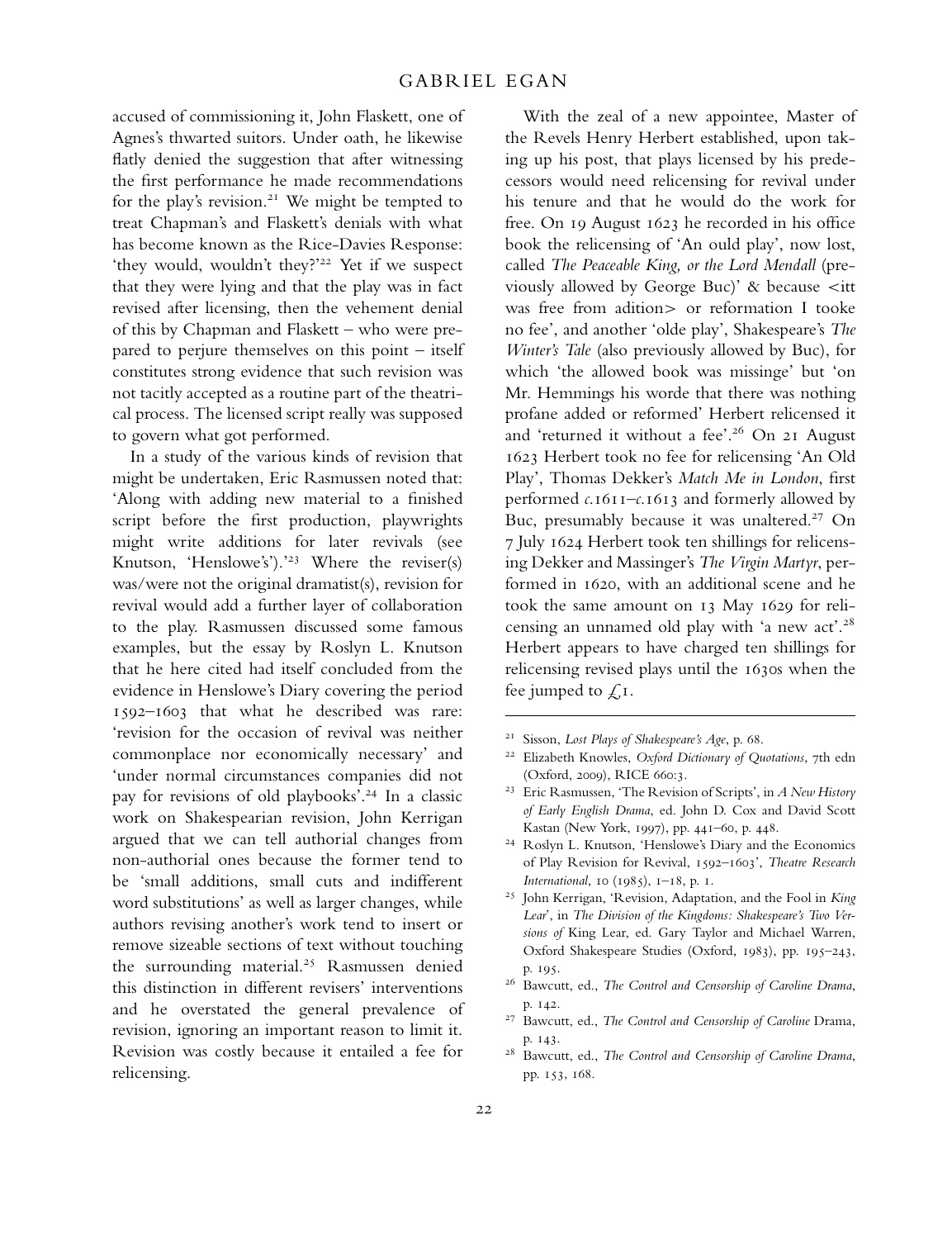In 1622–5 Herbert's standard fee for licensing a new play for performance was  $\zeta_1$ , for 1626–31 we have no evidence, and from 1632 it was  $\mathcal{L}^{2.29}$ Thus Herbert's fees for relicensing plays revised for revival, ten shillings and  $\int$ , I, are substantial and must have discouraged routine minor alteration ('re-patching') of plays when they were being revived. For plays licensed under Herbert's tenure, then, there was a powerful economic disincentive to revision, and if it was deemed desirable it might as well be substantial revision to justify the additional cost of relicensing. What about previous Masters of the Revels? We have no direct evidence, but we should not assume that they forewent the opportunity to earn extra fees that would follow from insisting that revivals-withrevision were relicensed. There is no evidence that plays would have been endlessly and haphazardly re-patched in the way that Stern supposes. Revision was costly and for that reason orderly and rare.

There are other reasons to temper the recent enthusiasm for treating Shakespeare's plays as essentially collaborations made in the theatre. Andrew Gurr's knowledge of just how theatre companies turned scripts into performances might be expected to make him scathing of the New Bibliographical preference for the authorial text over the promptbook that had supposedly been corrupted by rehearsal and performance. In fact Gurr could see merit in the New Bibliographical view, at least in the case of Shakespeare:

he, as a player in the company for which he was writing, knew exactly what he wanted to be put on stage, and that therefore his original version should prevail over the company's product after much rehearsal and modification. That suggests, though the case is not usually made that way, absolute primacy for the authorial text before the company got its hands on it and changed it . . . aiming at the author's own version must be a target unique to Shakespeare's plays, since no other writer had the same inside role in his company or financial interest in its playhouses.<sup>30</sup>

That is to say, it is precisely because, as extensive theatre historiographical research has established, Shakespeare was thoroughly a man of the theatre that his pre-rehearsal texts had rather more theatrical authority than those of other dramatists, and the promptbook – whose differences from the authorial papers reflected Shakespeare's wishes being overruled – rather less. Paradoxically, much the same conclusion arises from Lukas Erne's argument, which has nowhere been effectively refuted, that Shakespeare wrote with at least half an eye on his print readership and hence was not exclusively a man of the theatre.<sup>31</sup>

## alterations in printing

With the exception of several pages of the manuscript of *Sir Thomas More* in Shakespeare's handwriting (British Library Harley 7368), our sole access to his output is in the form of early printed editions. Since the 1970s there has emerged an argument that, like performance, publication is an inherently collaborative process. Just as the dramatist expected the actors to complete his play by adding their own labour in rehearsal and performance, so, the argument goes, he expected the printshop workers to complete his text by adding their labour in finalizing, editing and polishing it. When we inquire into the detail of just what the printers are supposed to have added, the claims are noticeably modest. In *Principles of Textual Criticism* James Thorpe wrote that 'In many cases, probably in most cases, he [the writer] expected the printer to perfect his accidentals; and thus the changes introduced by the printer can be properly thought of as fulfilling the writer's intentions.'<sup>32</sup> Philip Gaskell agreed: 'Most authors, in fact, expect

<sup>29</sup> Bawcutt, ed., *The Control and Censorship of Caroline Drama*, pp. 39–40.

<sup>30</sup> Andrew Gurr, 'A New Theatre Historicism', in *From Script to Stage in Early Modern England*, ed. Peter Holland and Stephen Orgel, *Redefining British Theatre History* (Basingstoke, 2004), pp. 71–88, p. 72.

<sup>31</sup> Lukas Erne, *Shakespeare as Literary Dramatist* (Cambridge, 2003).

<sup>32</sup> James Thorpe, *Principles of Textual Criticism* (San Marino CA, 1972), p. 165.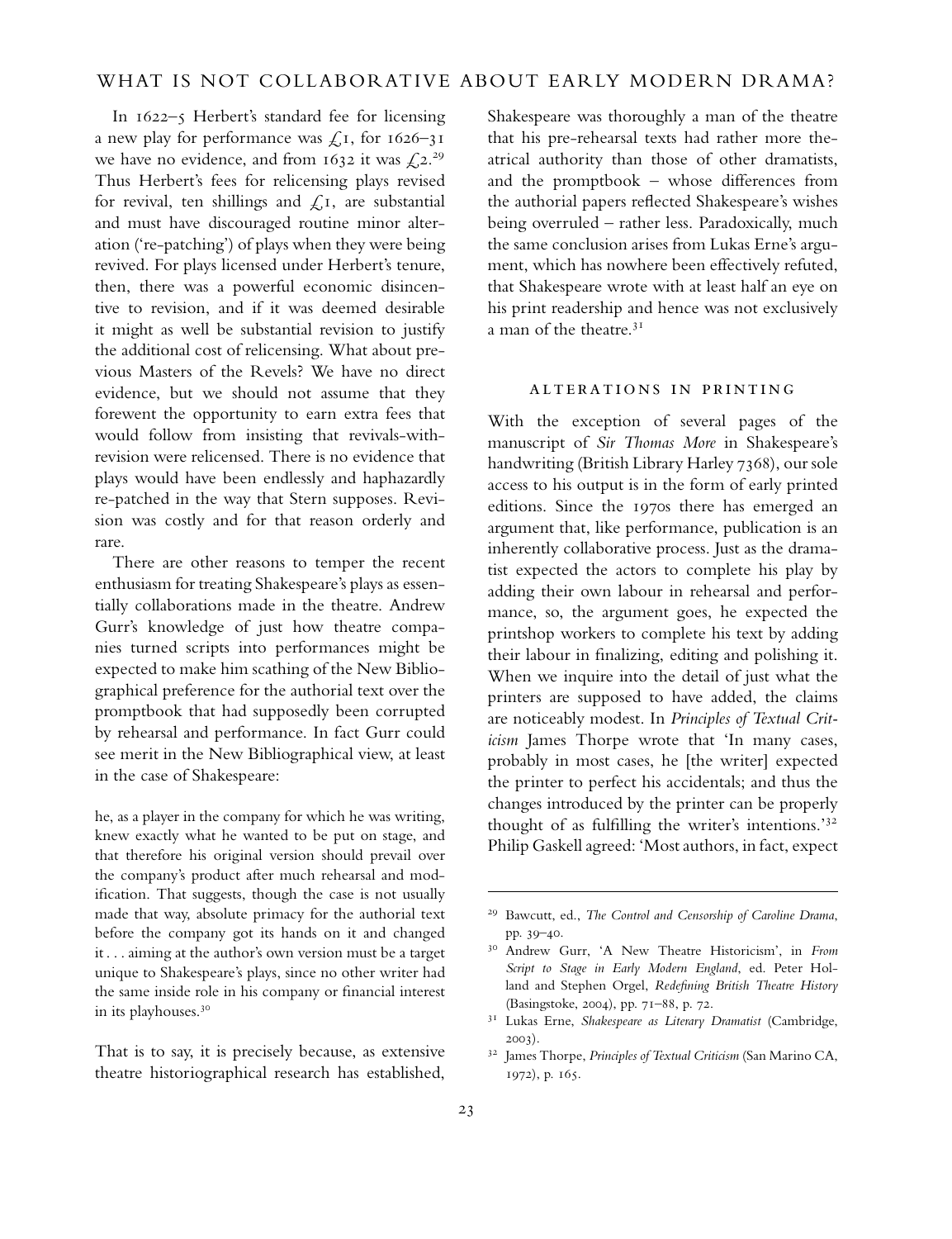their spelling, capitalization, and punctuation to be corrected or supplied by the printer, relying on the process to dress the text suitably for publication, implicitly endorsing it (with or without further amendment) when correcting proofs.'<sup>33</sup> D. F. McKenzie and Jerome J. McGann extended this argument in order to claim that a printed book is entirely a collaborative (and hence in their terminology, a socialized) object.<sup>34</sup> Since they could not point to evidence of substantial rewriting by printers of the words of the books they produced, McKenzie and McGann had instead to argue that punctuation, spelling and (especially) layout themselves carry much more meaning than had hitherto been thought. Printers' input in those areas constitute collaboration, according to this sociology-oftext approach.

The socialized model of publication has considerable appeal for those who would valorize the artisanal labour embedded in artistic creation, but it does not in fact reflect how early modern printers thought of their work. It is often cited that in his handbook on printing Joseph Moxon characterized punctuation as the compositor's responsibility: 'As he *Sets* on, he considers how to *Point* his Work, viz. when to *Set* , where ; where : and where . where to make () and where  $\prod$  ? ! and when a *Break*.'<sup>35</sup> The same idea about the final decisions regarding punctuation is witnessed seven decades earlier by James Binns in a study of the evidence for printshop practice surviving in books written in Latin. In 1617 an edition of Marco Antonio De Dominis's *De Republica Ecclesiastica* contained a note to other printers considering reprinting the book from this one, alerting them to its printing errors and remarking that 'They themselves can better punctuate with full stops and commas according to their own judgement.'<sup>36</sup> However, neither of these documents suggests that the authority for punctuation rested with the compositors. Rather the idea appears to have been that compositors should save writers from themselves when necessary.

The way Moxon put the matter is exactly how we think of it today, which is that printers do well to correct error but responsibility lies with the author and is embodied in the supplied copy:

Nor (as afore was hinted) is a *Compositor* bound to all these Circumstances and Punctilio's, because in a strict sense, the Author is to discharge him of them in his *Copy:* Yet it is necessary the *Compositers* Judgment should know where the Author has been deficient, that so his care may not suffer such Work to go out of his Hands as may bring Scandal upon himself, and Scandal and prejudice upon the Master Printer.<sup>37</sup>

That is, the author discharges the compositor of responsibility by providing copy, yet a good compositor fixes what he can and not for the sake of the author's reputation but for the sake of the reputation of the printshop. Editors of journals will readily recognize the lines of responsibility being drawn here.

For our purpose, the key principle to take from this is that we should not conflate the labour of agents in the chain of transmission trying to eliminate mere error (their own and the author's) with the labour of true artistic collaboration that is meant to make the whole greater than the sum of its parts. Or, as Gary Taylor puts it in his article in this volume,  $1+1=3.^{38}$  If the part of the *Sir Thomas More* manuscript in Shakespeare's

- <sup>36</sup> James Binns, 'STC Latin Books: Evidence for Printinghouse Practice', The Library (= Transactions of the Bibliograph*ical Society*), 32 (1977), 1–27, p. 7.
- <sup>37</sup> Moxon, *Mechanick Exercises, Or, The Doctrine of Handy-works*, vol. 2: Applied to the Art of Printing, Hh4v.
- <sup>38</sup> Gary Taylor, 'Why Did Shakespeare Collaborate?' (above, p. 17).

<sup>33</sup> Philip Gaskell, *A New Introduction to Bibliography* (Oxford, 1972), p. 339.

<sup>34</sup> D. F. McKenzie, 'Typography and Meaning: The Case of William Congreve', in *Buch und Buchhandel in Europa im Achtzehnten Jahrhundert: Fünftes Wolfenbütteler Symposium vom 1 bis 3 November 1977* [*The Book and the Book Trade in Eighteenth-century Europe: Proceedings of the Fifth Wolfenbütteler Symposium November 1–3 1977*], ed. Giles Barber and Bernhard Fabian (Hamburg, 1981), pp. 81–125; Jerome J. McGann, *A Critique of Modern Textual Criticism* (Chicago, 1983).

<sup>35</sup> Joseph Moxon, *Mechanick Exercises, Or, The Doctrine of Handy-works*, Wing M3014, 2 vols. (London, 1683), vol. 2: Applied to the Art of Printing, Hh2v.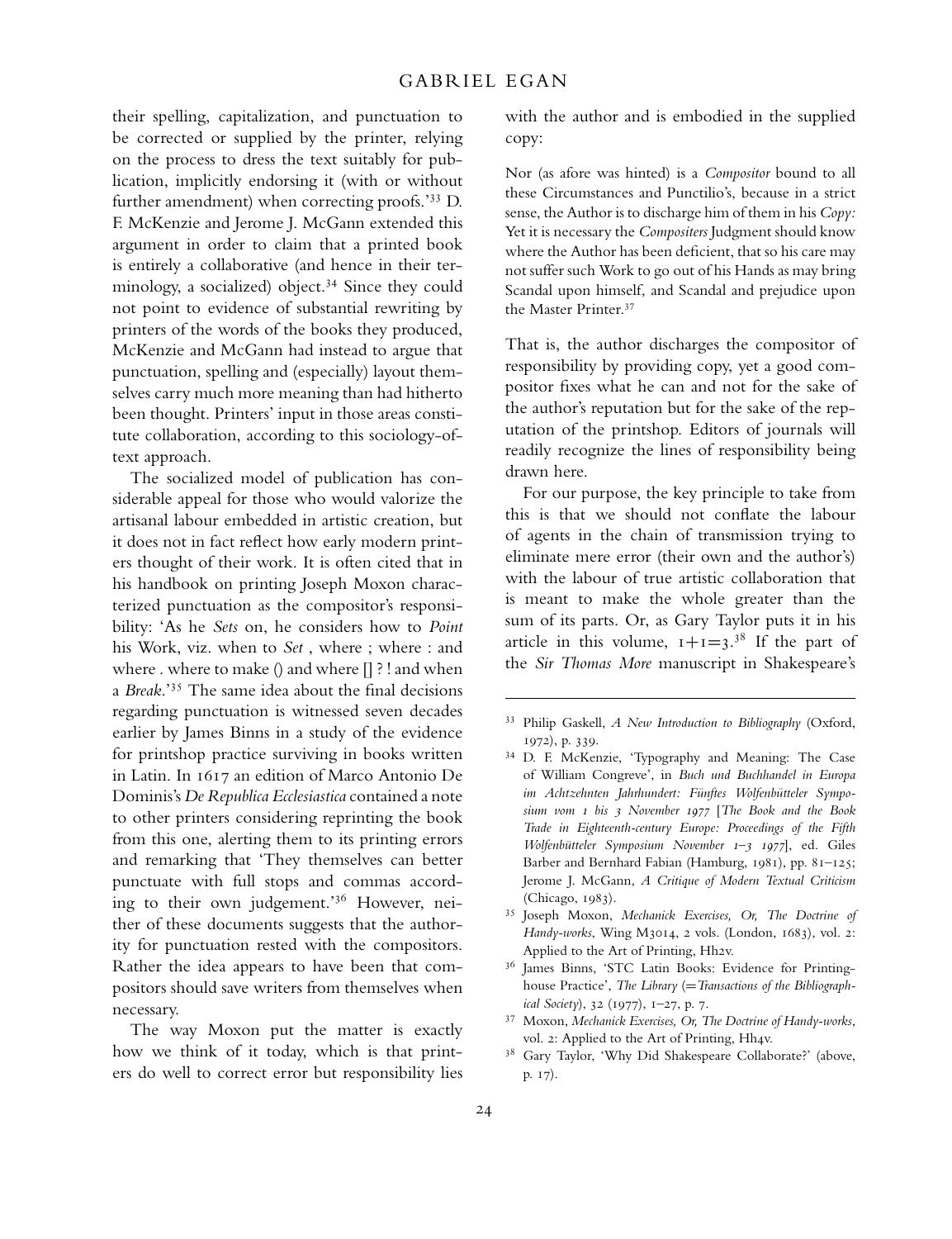handwriting is typical of what his printers received then they would indeed have had to provide the punctuation, since his autograph pages are almost entirely unpunctuated. But it is now well established that for most of the plays in the 1623 Folio the printers received non-authorial literary transcripts and in these the punctuation would have followed contemporary norms.<sup>39</sup> For the authoritative early quartos there is some evidence – primarily idiosyncratic spellings – that these were printed from Shakespeare's own papers, but we do not know if those were as devoid of punctuation as his autograph contribution to *Sir Thomas More*. If Erne is right that Shakespeare wrote specifically with print publication in mind, presumably it was usual for him to punctuate the documents he provided for that purpose. What is at stake here is not the punctuation itself, of course, but the idea that we should consider the printers to have been partners of the writers (albeit junior ones) in the production of books. Moxon's terminology does not warrant such a view.

Just how we judge the socialization claim depends in part on how much we think punctuation matters. Greg called the word choices of a text its substantives because they 'affect the author's meaning' and called the punctuation, spelling and styling its accidentals, 'affecting mainly its formal presentation'.<sup>40</sup> This distinction has been criticized on the grounds that punctuation affects meaning as much as word choice does.<sup>41</sup> Greg's distinction was not intended as a description of language – he was scarcely so naive about punctuation – but as a tool in the practical exploration of the authority, author's or printer's, lying behind certain choices. For Greg, punctuation belonged to a different layer of authority in the printed book precisely because printers were free to alter it to an extent that they would not do in the case of words chosen by the writer. Although New Bibliography in general and Greg in particular have a reputation for being antipathetical to theatre, it is worth noting that modern actors and directors share this idea that the authority in punctuation differs from the authority in word choices. Practitioners are aware that modern editions' punctuation reflects modern rules for

sentence construction and they routinely ignore it. Shakespeare's autograph pages in *Sir Thomas More* suggest that he too thought that deciding where to pause and for how long, and how to use stress to articulate the relationships between clauses, are the actor's province, not the writer's. One obvious exception, of course, must be Quince's prologue to *Pyramus and Thisbe* (*A Midsummer Night's Dream*, 5.1.108–17), which Shakespeare presumably punctuated carefully to indicate the desired, 'incorrect', delivery. Complicating the issue, there are exceptions of the opposite kind too, where word choices are immaterial. As Taylor pointed out, the distinction between *pray thee* and *prithee* is 'entirely without semantic significance' and it is properly treated as accidental not substantive.<sup>42</sup>

If changes to texts made in the printshop were confined to punctuation, spelling and styling then the effects thereof would be relatively trivial. However, the limited studies so far undertaken indicate that compositors did change Shakespeare's choice of words too. For the most part, individual compositor's habits have not been established with the statistical rigour that is now rightly demanded when computational stylistics is used to establish collaborative authorship and determine the boundaries of the contributors' shares. The art has not developed sufficiently for us even to be able to say with confidence where one compositor's stint ended and another's began. Early confidence in the methods for making such distinctions derived largely from the physically impressive application of new opto-mechanical technology – especially space-age looking Hinman Collators – and from

<sup>39</sup> Gary Taylor, 'Post-script', in *Shakespeare Reshaped, 1606– 1623*, ed. Gary Taylor and John Jowett, Oxford Shakespeare Studies (Oxford, 1993), pp. 237–43.

<sup>40</sup> W. W. Greg, 'The Rationale of Copy-text', *Studies in Bibliography*, 3 (1950–1), 19–36, p. 21.

<sup>41</sup> Tom Davis, 'The CEAA and Modern Textual Editing', *The Library* (= *Transactions of the Bibliographical Society*), 32 (1977), 61–74; Tom Davis, 'Substantives? Accidentals?', *The Library*

<sup>(</sup>=*Transactions of the Bibliographical Society*), <sup>3</sup> (1981), <sup>149</sup>–51. <sup>42</sup> Gary Taylor, 'Copy-text and Collation (with Special Reference to *Richard III*)', *The Library* (= *Transactions of the Bibliographical Society*), 3 (1981), 33–42, p. 40.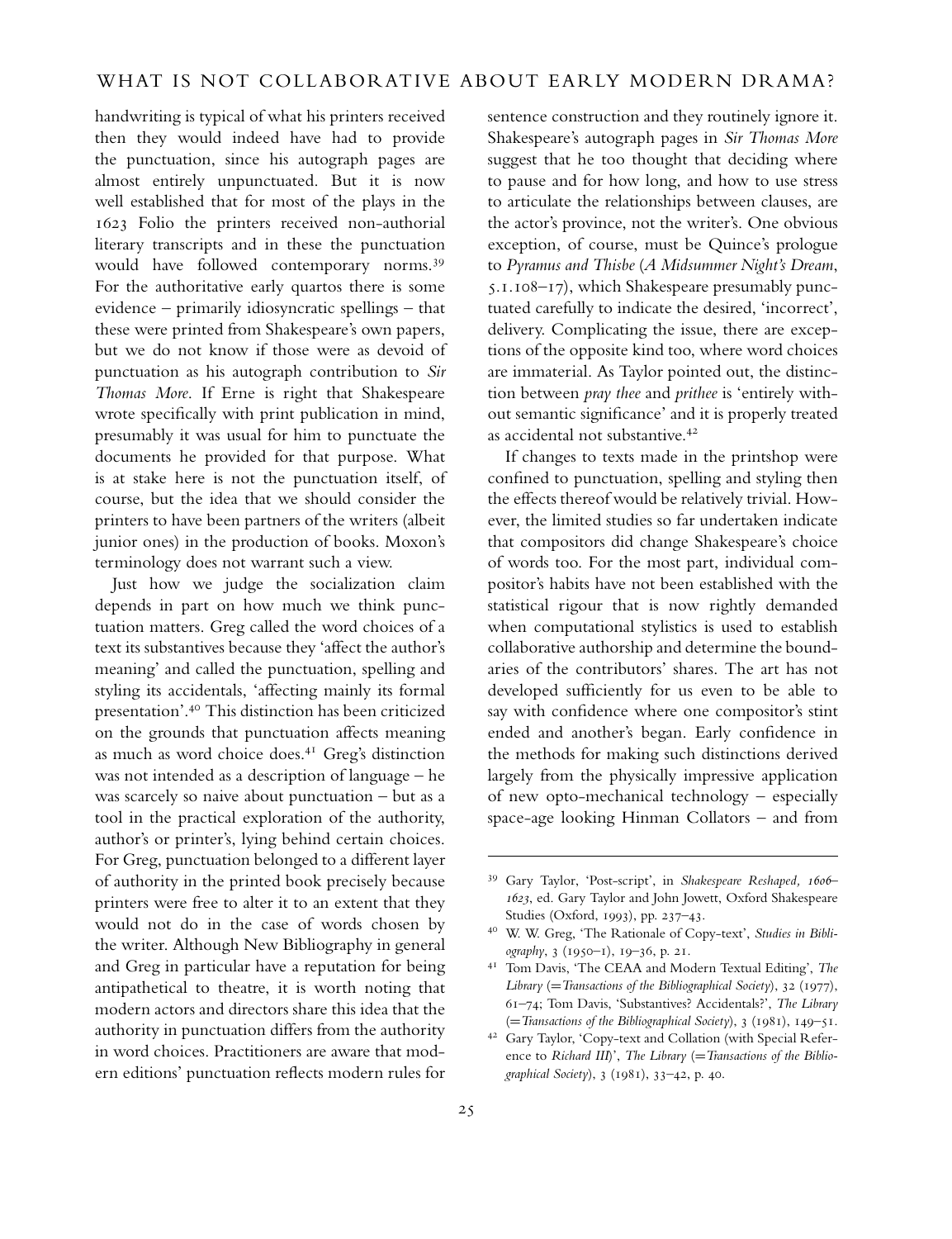the complexity of the evidence from which it appeared to be wringing new knowledge.<sup>43</sup> Confidence plummeted, however, once independent studies of the compositorial labour in one book produced wildly different divisions of stints, as happened with the 1598 edition of *Love's Labours Lost*. <sup>44</sup> McKenzie demonstrated that one of the so-called psycho-mechanical tests for discriminating compositors – based on choices for spacing around punctuation – is virtually worthless on its own because a compositor's practice in this regard may vary day by day.<sup>45</sup> Since McKenzie showed this weakness in much of the preceding scholarship, almost no-one has bothered making fresh studies in the field. MacDonald P. Jackson is a rare exception and is entirely alone in using a statistical understanding of chance to distinguish real habits from random variation in behaviour.<sup>46</sup>

Despite the limitations of the studies of compositorial labour, a couple of particular habits have been established beyond reasonable dispute. Paul Werstine showed that mislineation of Shakespeare's verse is far more prevalent in Folio compositor A's stints than in Folio compositor B's, so rather than attributing the resulting rough verse to the author's experiments in prosody we should assume that he lined his verse with metrical regularity that the printer occasionally wrecked.<sup>47</sup> The Oxford *Complete Works* editors showed that although the two expressions were equally acceptable in the period, Folio compositor B tended to modernize 'nor . . . nor' to 'neither . . . nor' even when metre required that the first word be monosyllabic.<sup>48</sup> The sociological model of publishing requires the modern editor to embrace these depredations as the inevitable effects of collaborative endeavour, but the correct editorial response is to undo them. Yet it is, of course, dangerous to undo them so long as the art of detecting compositorial interference remains in its infancy, and when we cannot be sure that we are not misreading interference at one stage in the process of transmission as interference at another. Ralph Crane is the only known scribe involved in the transmission of Shakespeare's texts who has left enough manuscript evidence for systematic study of his interventions to be

feasible.<sup>49</sup> Because Crane prepared copy for the Folio, knowledge of his habits has undermined what was previously thought to be a reliable distinction between the work of compositors D and F: evidence of the apparently distinct habits of two men might really be just one compositor changing his practice when setting from a Crane transcript.<sup>50</sup> This possibility draws our attention to an important difference between the constructive input of players turning a script into a performance and the essentially destructive input of scribes and compositors transmitting a manuscript. The latter's agencies are detectable only by the harm they do.

When they worked to the best practices of their professions, scribes and compositors left no trace on the words we are interested in. One way to detect scribal transmission is the provision of Latinate act and scene intervals that no one in the theatre would bother to add, but these do

- <sup>46</sup> MacDonald P. Jackson, 'Finding the Pattern: Peter Short's Shakespeare Quartos Revisited', *Bibliographical Society of Australia and New Zealand Bulletin*, 25 (2001), 67–86.
- <sup>47</sup> Paul Werstine, 'Line Division in Shakespeare's Dramatic Verse: An Editorial Problem', *Analytical and Enumerative Bibliography*, 8 (1984), 73–125.
- <sup>48</sup> Stanley Wells, Gary Taylor, John Jowett and William Montgomery, *William Shakespeare: A Textual Companion* (Oxford, 1987), *1 Henry VI*, 5.1.59n.
- <sup>49</sup> T. H. Howard-Hill, 'Ralph Crane and Five Shakespeare First Folio Comedies', unpublished DPhil thesis, University of Oxford, 1971; Virginia J. Haas, 'Ralph Crane: A Status Report', *Analytical and Enumerative Bibliography*, 3 (1989), 3–10.
- <sup>50</sup> Paul Werstine, 'Scribe or Compositor: Ralph Crane, Compositors D and F, and the First Four Plays in the Shakespeare First Folio', *Papers of the Bibliographical Society of America*, 95 (2001), 315–39.

<sup>43</sup> Egan, *Struggle for Shakespeare's Text*, pp. 38–99.

<sup>44</sup> George R. Price, 'The Printing of *Love's Labour's Lost* (1598)', *Papers of the Bibliographical Society of America*, 72 (1978), 405–34; Paul Werstine, 'The Editorial Usefulness of Printing House and Compositor Studies: Reprinted from *Analytical and Enumerative Bibliography* 2 (1978): 153–165 with a New Afterword', in *Play-texts in Old Spelling: Papers from the Glendon Conference*, ed. G. B. Shand and Raymond C. Shady (New York, 1984), pp. 35–64.

<sup>45</sup> D. F. McKenzie, 'Stretching a Point: Or, the Case of the Spaced-out Comps', *Studies in Bibliography*, 37 (1984), 106–21.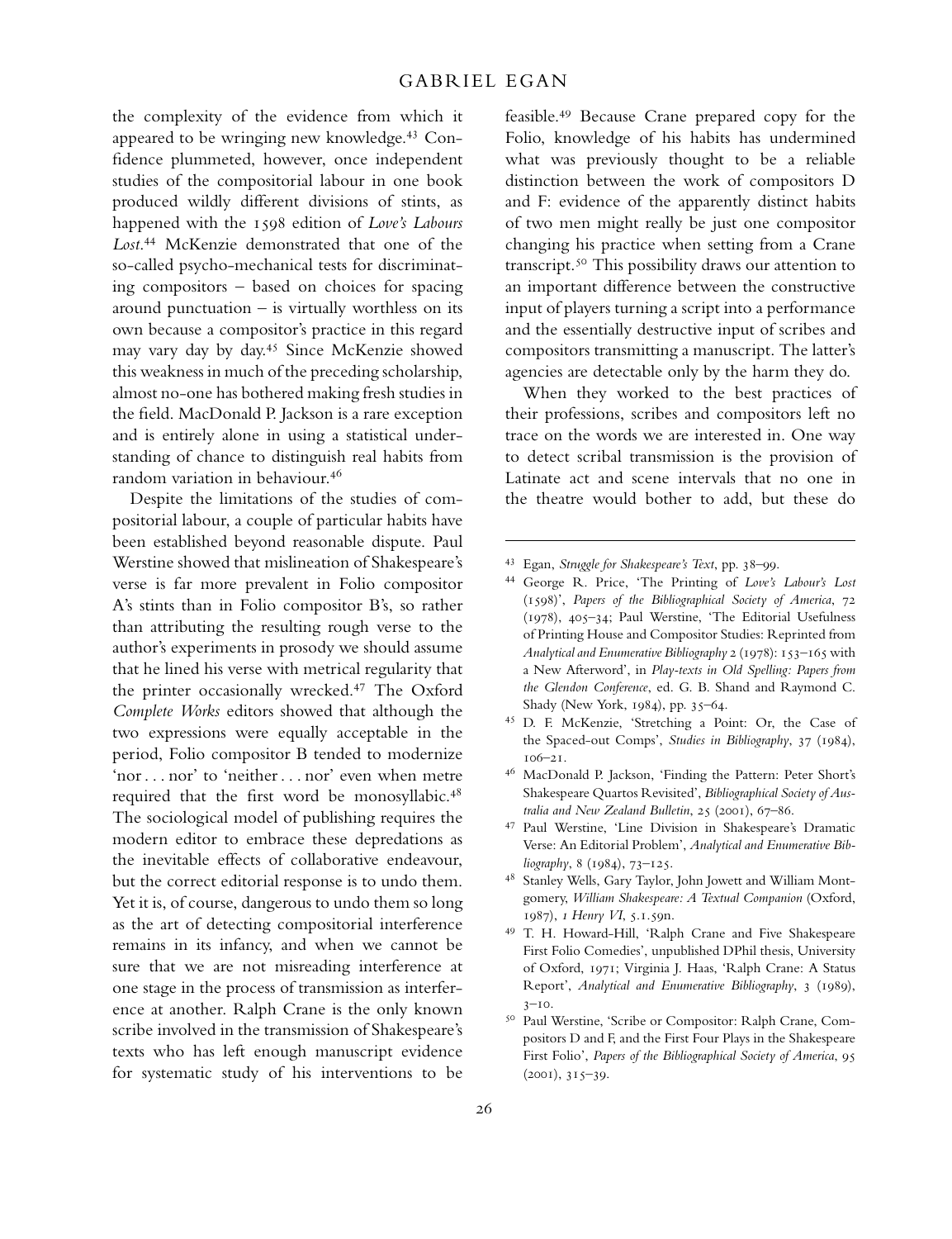no harm to the dialogue, stage directions and speech prefixes. Crane's interventions, however, extended to: massing a scene's entrance directions at the beginning of the scene no matter when the characters enter, destroying the evidence of where the dramatist placed his entrances; expanding the dramatist's contractions – *you'de* > *you would* and *they're* > *they are* – even when this damaged the metre; and rewriting stage directions to make them more literary. Likewise, by definition, when compositors were being careful, as they were in the first editions of *Venus and Adonis* and *Lucrece* printed by Shakespeare's fellow Stratfordian Richard Field, it becomes difficult to tell them apart.<sup>51</sup> Once co-authorship has been discounted, certain kinds of unevenness in a text are evidence of non-authorial agencies active in its transmission, so the very foundation of the socialized model of publication – the identification of labours other than the author's – should alert us to the risk of treating corruption as collaboration.

∗∗∗

In place of the authority of the author, recent theatre historiography and textual criticism has tended to emphasize the collaborative, socialized labours of the players, the scribes and compositors, whose effects upon the surviving script are treated as though they are nearly as important as the author's labour. Because it is difficult to differentiate these various inputs when studying their collective output in an early printed play it is sometimes said to be virtually impossible to do so. A typical example is Jeffrey Masten's insistence that attempts to attribute parts of co-written plays to their respective cowriters are bound to fail because 'the collaborative project in the theatre was predicated on erasing the perception of any differences that might have existed, for whatever reason, between collaborated parts'.<sup>52</sup> Developing his argument, Masten decided that just as we cannot distinguish writers' individual inputs to a printed book, so we cannot distinguish the compositors' inputs from the writers':

compositor analysis . . . insists upon a precise individuation of agents at every stage of textual production, in ways that are often strikingly anachronistic. In this way, compositor analysis closely parallels the work of scholars like Cyrus Hoy (and more recently Jonathan Hope) who have sought to discern and separate out of collaborative texts the individuated shares of particular playwrights  $\ldots$  53

Since Masten wrote this, extraordinary successes in the field of computational stylistics have illustrated the importance of authorship in the teeth of postmodernism's denial of it. It turns out that authorship is indeed individualistic and discernible, and not at all a post-seventeenth-century construction. Hugh Craig makes this point pithily:

In the case of authorship, statistical studies might have revealed – were free to reveal – that authorship is insignificant in comparison to other factors like genre or period. In that case the theory that authors are only secondary to other forces in textual patterning would have been validated . . . As it happens, however, authorship emerges as a much stronger force in the affinities between texts than genre or period. Unexpectedly, perhaps uncomfortably, it is a persistent, probably mainly unconscious, factor. Writers, we might say, can't help inscribing an individual style in everything they produce. We need to take account of this in a new theory of authorship.<sup>54</sup>

Those who wish to insist that the processes of co-authorship so thoroughly mixed the styles of the writers that they cannot be disentangled must confront the mounting evidence that we can now distinguish quantitatively between the stints of different writers in one script. Independent studies working along different lines have shown the

<sup>51</sup> William Shakespeare, *Shakespeare's Poems*: Venus and Adonis, The Rape of Lucrece *and the Shorter Poems*, ed. Katherine Duncan-Jones and H. R. Woudhuysen, The Arden Shakespeare (London, 2007), pp. 471–89.

<sup>52</sup> Jeffrey Masten, *Textual Intercourse: Collaboration, Authorship, and Sexualities in Renaissance Drama*, Cambridge Studies in Renaissance Literature and Culture, 14 (Cambridge, 1997), p. 17.

<sup>53</sup> Jeffrey Masten, 'Pressing Subjects: Or, the Secret Lives of Shakespeare's Compositors', in *Language Machines: Technologies of Literary and Cultural Production*, ed. Jeffrey Masten, Peter Stallybrass and Nancy Vickers, Essays from the English Institute (New York, 1997), pp. 75–107, pp. 97–8.

<sup>54</sup> Hugh Craig, 'Style, Statistics, and New Models of Authorship', *Early Modern Literary Studies*, 15.1 (2009–10), 41, para. 3.